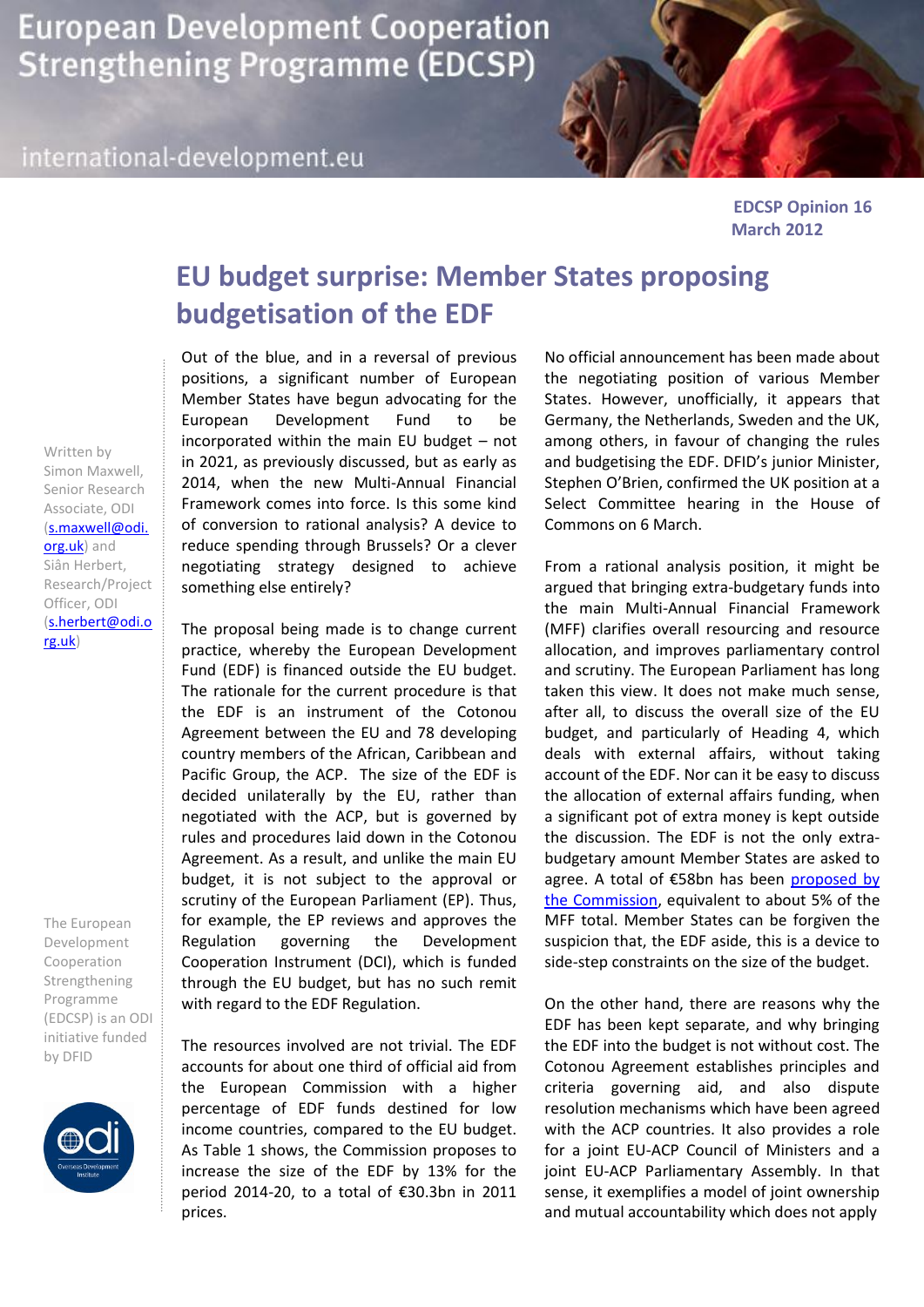to the EU budget, nor to the aid of other donors. This model could be undermined if the EDF were budgetised: in principle, the rules could be transferred across, but the European Parliament would acquire new rights over the EDF which could complicate traditional relationships and ways of working. That is the reason why some have argued in the past for '[EDF-isation of the budget](http://www.europesworld.org/Francais/EWSettings/Article/tabid/190/ArticleType/ArticleView/ArticleID/21267/Default.aspx)', to embed the principle and practice of mutual accountability in the heart of the budget.

An alternative to an argument based on budgetary coherence is the possibility that budgetisation is being proposed in order to reduce the amount of money being spent through Brussels. The context would be the desire of some Member States to hold overall EU budget expenditure down at a time of fiscal stringency. In December 2011, David Cameron was [reported](http://www.guardian.co.uk/world/2010/dec/17/freeze-eu-budget-says-cameron) to have agreed with President Sarkozy and Chancellor Merkel to press for the EU budget to be frozen in real terms at the

| Table 1: European Commission Financial Proposals for Heading 4 (External Action), 2014-20 |  |  |  |  |
|-------------------------------------------------------------------------------------------|--|--|--|--|
|-------------------------------------------------------------------------------------------|--|--|--|--|

|                                                                                                                   | 2007 - 2013 MFF                                        | 2014 - 2020 MFF | Growth 2014-<br>2020 vs 2007-<br>2013<br>$(2011)$ prices) |
|-------------------------------------------------------------------------------------------------------------------|--------------------------------------------------------|-----------------|-----------------------------------------------------------|
| <b>Name</b>                                                                                                       | <b>Fin programming Dec</b><br>2011<br>$(2011)$ prices) | 2011 prices     |                                                           |
| Common foreign and security<br>policy                                                                             | 2,065,631,000                                          | 2,510,000,000   | 22%                                                       |
| <b>Civil Protection Financial</b><br>Instrument                                                                   | 37,314,000                                             | 210,000,000     | 463%                                                      |
| <b>Development Cooperation</b><br>Instrument                                                                      | 17,254,379,504                                         | 20,596,900,000  | 19%                                                       |
| <b>European Instrument for</b><br><b>Democracy and Human Rights</b>                                               | 1,156,993,400                                          | 1,400,000,000   | 21%                                                       |
| <b>European Neighbourhood and</b><br>Partnership Instrument/European<br>Neighbourhood Instrument                  | 13,066,801,703                                         | 16,096,900,000  | 23%                                                       |
| Facility for rapid response to<br>soaring food prices in developing<br>countries                                  | 996,520,000                                            |                 |                                                           |
| <b>Cooperation with Greenland</b>                                                                                 | 195,383,140                                            | 193,000,000     | $-1%$                                                     |
| Humanitarian Aid                                                                                                  | 6,143,310,500                                          | 6,405,000,000   | 4%                                                        |
| Cooperation with industrialised<br>and other high-income countries<br>and territories / Partnership<br>Instrument | 302,619,000                                            | 1,000,000,000   | 230%                                                      |
| <b>Instrument for Stability</b>                                                                                   | 1,766,895,000                                          | 2,510,000,000   | 42%                                                       |
| <b>Instrument for Nuclear Safety</b><br>Cooperation                                                               | 519,007,882                                            | 560,000,000     | 8%                                                        |
| <b>Instrument for Pre-Accession</b><br>Assistance                                                                 | 11,551,803,450                                         | 12,519,500,000  | 8%                                                        |
| Guarantee Fund for external<br>actions                                                                            | 863,320,000                                            | 1,256,700,000   | 46%                                                       |
| Macro Financial Assistance                                                                                        | 482,515,476                                            | 593,200,000     | 23%                                                       |
| European Voluntary Humanitarian<br>Aid Corps                                                                      | 7,000,000                                              | 210,000,000     | 2900%                                                     |
| Agencies                                                                                                          |                                                        | 137,000,000     |                                                           |
| Margin                                                                                                            |                                                        | 995,000,000     |                                                           |
| Other                                                                                                             |                                                        | 3,000,000,000   |                                                           |
|                                                                                                                   | 56,409,494,055                                         | 70,000,200,000  | 24%                                                       |
| European Development Fund - OFF<br><b>BUDGET</b>                                                                  | 26,930,000,000                                         | 30,319,000,000  | 13%                                                       |

Source: European Commission